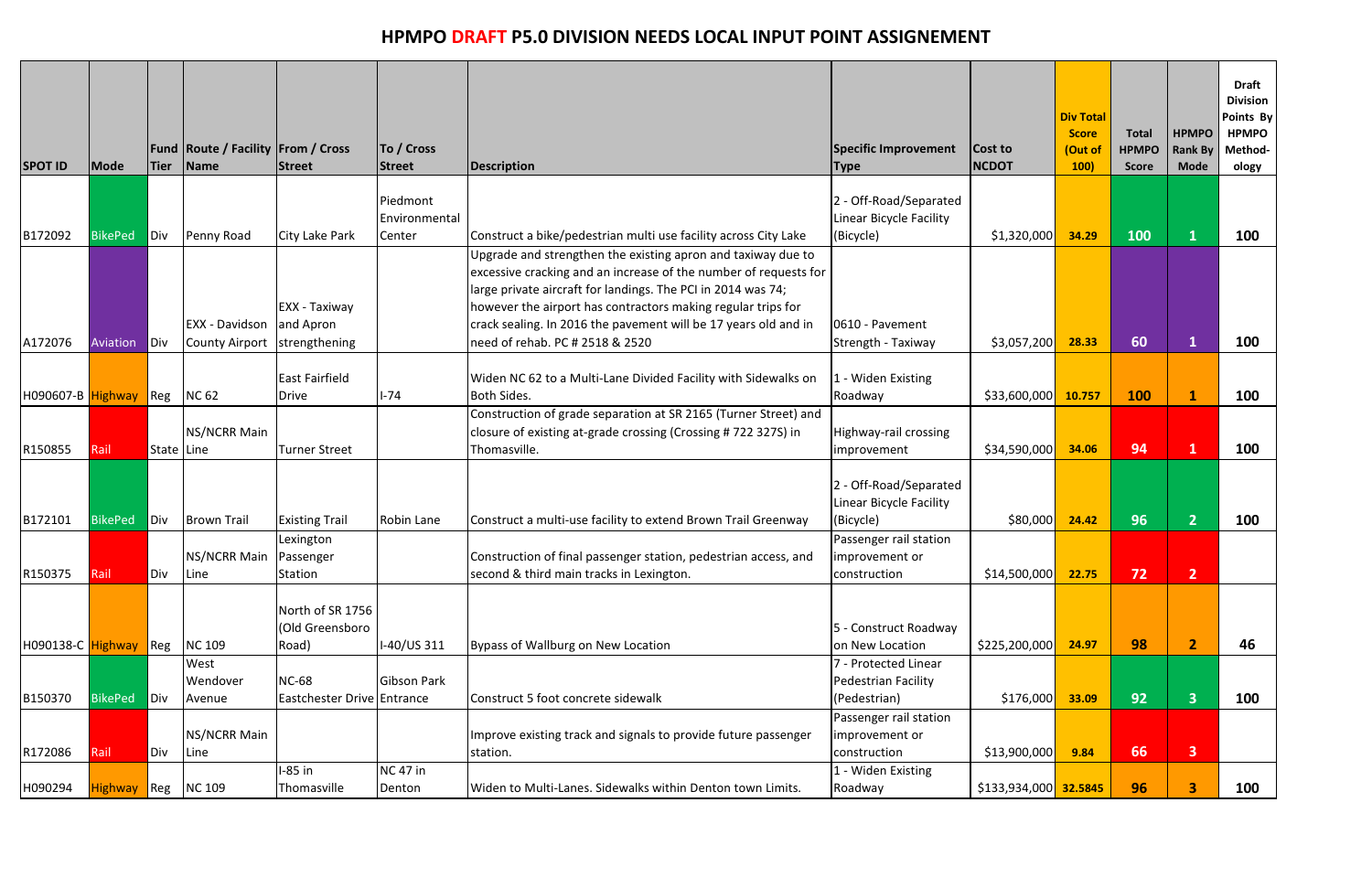| <b>SPOT ID</b> | Mode           | <b>Tier</b> | <b>Fund Route / Facility From / Cross</b><br>Name | <b>Street</b>                        | To / Cross<br><b>Street</b> | Description                                                                                                                                                                                                                                                | Specific Improvement<br><b>Type</b>                            | Cost to<br><b>NCDOT</b> | <b>Div Total</b><br><b>Score</b><br>(Out of<br>100) | <b>Total</b><br><b>HPMPO</b><br><b>Score</b> | <b>HPMPO</b><br><b>Rank By</b><br><b>Mode</b> | <b>Draft</b><br><b>Division</b><br>Points By<br><b>HPMPO</b><br>Method-<br>ology |
|----------------|----------------|-------------|---------------------------------------------------|--------------------------------------|-----------------------------|------------------------------------------------------------------------------------------------------------------------------------------------------------------------------------------------------------------------------------------------------------|----------------------------------------------------------------|-------------------------|-----------------------------------------------------|----------------------------------------------|-----------------------------------------------|----------------------------------------------------------------------------------|
|                |                |             |                                                   |                                      |                             |                                                                                                                                                                                                                                                            | 7 - Protected Linear                                           |                         |                                                     |                                              |                                               |                                                                                  |
|                |                |             |                                                   |                                      |                             |                                                                                                                                                                                                                                                            | Pedestrian Facility                                            |                         |                                                     |                                              |                                               |                                                                                  |
| B150365        | <b>BikePed</b> | Div         | Eastchester Dr                                    | <b>Centennial St</b>                 | Lassiter Dr                 | Construct a five foot concrete sidewalk                                                                                                                                                                                                                    | (Pedestrian)                                                   | \$108,000               | 33.7                                                | 88                                           |                                               | 100                                                                              |
|                |                |             | NC 8 (Winston                                     |                                      |                             | widen Existing road to a multi-lane facility with sidewalks and                                                                                                                                                                                            | 1 - Widen Existing                                             |                         |                                                     |                                              |                                               |                                                                                  |
| H170711        | Highway Reg    |             | Road)                                             | <b>Biesecker Road</b>                | <b>US 52</b>                | bike lanes                                                                                                                                                                                                                                                 | Roadway                                                        | $$26,000,000$ 23.4515   |                                                     | 94                                           | 4                                             | 100                                                                              |
|                |                |             |                                                   | 5th Street and                       |                             | Construction of grade separation in vicinity of 5th Street and                                                                                                                                                                                             |                                                                |                         |                                                     |                                              |                                               |                                                                                  |
|                |                |             | NS/NCRR Main                                      | closure of 7th                       |                             | closure of existing 7th Avenue at-grade crossing (Crossing #722                                                                                                                                                                                            | Highway-rail crossing                                          |                         |                                                     |                                              |                                               |                                                                                  |
| R150903        | Rail           | State Line  |                                                   | <b>Street Crossing</b>               |                             | 306Y) in Lexington.                                                                                                                                                                                                                                        | improvement                                                    | \$10,950,000            | 33.13                                               | 60                                           | $\overline{\mathbf{4}}$                       |                                                                                  |
|                |                |             |                                                   |                                      |                             |                                                                                                                                                                                                                                                            | 7 - Protected Linear                                           |                         |                                                     |                                              |                                               |                                                                                  |
|                |                |             |                                                   |                                      |                             |                                                                                                                                                                                                                                                            | Pedestrian Facility                                            |                         |                                                     |                                              |                                               |                                                                                  |
| B150374        | <b>BikePed</b> | Div         | Johnson St                                        | Parris Ave                           | Hartley Dr                  | Construct five foot concrete sidewalk                                                                                                                                                                                                                      | (Pedestrian)                                                   | \$116,000               | 34.43                                               | 84                                           | $5\phantom{1}$                                | 100                                                                              |
| H090061-       |                |             |                                                   |                                      | SR 1409 (Lake               |                                                                                                                                                                                                                                                            | 1 - Widen Existing                                             |                         |                                                     |                                              |                                               |                                                                                  |
| <b>CA</b>      | <b>Highway</b> |             | State US 64                                       | <b>NC 109</b>                        | Park Road)                  | Widen to Multi-Lanes.                                                                                                                                                                                                                                      | Roadway                                                        | \$71,848,000 31.2295    |                                                     | 92                                           | 5                                             | 36                                                                               |
| R172084        | Rail           | State Line  | NS/NCRR Main                                      | <b>Scientific Street</b>             |                             | Construction of grade separation at SR 1332 (Scientific Street)<br>and closure of existing at-grade crossing (Crossing #722 352A) in<br>Jamestown.                                                                                                         | Highway-rail crossing<br>improvement                           | \$10,425,000            | 31.15                                               | 48                                           | 5                                             |                                                                                  |
|                |                |             | S. Main Street / East of<br>Emergency             | Harrington                           |                             | Construction of 11.09+ miles of sidewalk on SR# 3346 S Main St,<br>SR# 3158 Anna Lewis Dr, and Emergency Dr.<br>Curb & Gutter (one side), Drainage improvements on SR# 3158<br>Anna Lewis Dr.<br>Intersection improvements: SR# 3346 South Main St and SR# | 7 - Protected Linear<br>Pedestrian Facility                    |                         |                                                     |                                              |                                               |                                                                                  |
| B172098        | BikePed Div    |             | Drive                                             | Avenue                               | Hospital                    | 3158 Anna Lewis Drive.                                                                                                                                                                                                                                     | (Pedestrian)                                                   | \$816,800               | 25.41                                               | 78                                           |                                               |                                                                                  |
| R172082        | Rail           | Reg         | <b>NS/NCRR Main</b><br>Line                       | Oakdale Road<br>SR 3252 (Surrett     | SR 1009 (N.                 | Construction of grade separation of SR-1352 (Oakdale Road) and<br>closure of existing at-grade crossing (Crossing #722 354N) in<br>Jamestown.<br>Add turn lanes, widen travel lanes, paved shoulders, and                                                  | Highway-rail crossing<br>improvement<br>16 - Modernize         | \$10,620,000            | 30.5                                                | 46                                           | 6 <sup>1</sup>                                |                                                                                  |
| H171643        | <b>Highway</b> | Reg         | <b>NC 62</b>                                      | Drive)                               | Main Street)                | straighten alignment where needed                                                                                                                                                                                                                          | Roadway                                                        | \$15,500,000            | 28.733                                              | 90                                           | 6                                             | <b>100</b>                                                                       |
|                |                |             |                                                   |                                      |                             |                                                                                                                                                                                                                                                            |                                                                |                         |                                                     |                                              |                                               |                                                                                  |
| B172093        | <b>BikePed</b> | Div         | <b>Cedrow Drive</b>                               | East of I-74                         | West of I-74                | Construct a multi-use facility across I-74                                                                                                                                                                                                                 | 2 - Off-Road/Separated<br>Linear Bicycle Facility<br>(Bicycle) | \$1,096,000             | 36.23                                               | 66                                           | 7                                             |                                                                                  |
|                |                |             | Westside                                          |                                      |                             |                                                                                                                                                                                                                                                            |                                                                |                         |                                                     |                                              |                                               |                                                                                  |
| H090341        | <b>Highway</b> | Div         | <b>Bypass</b><br>(Lexington)                      | I-85 Business/US SR 2212<br>29/52/70 |                             | (Fairview Road) Construct Multi-Lanes on New Location                                                                                                                                                                                                      | 5 - Construct Roadway<br>on New Location                       | \$52,534,566 17.925     |                                                     | 88                                           |                                               | 100                                                                              |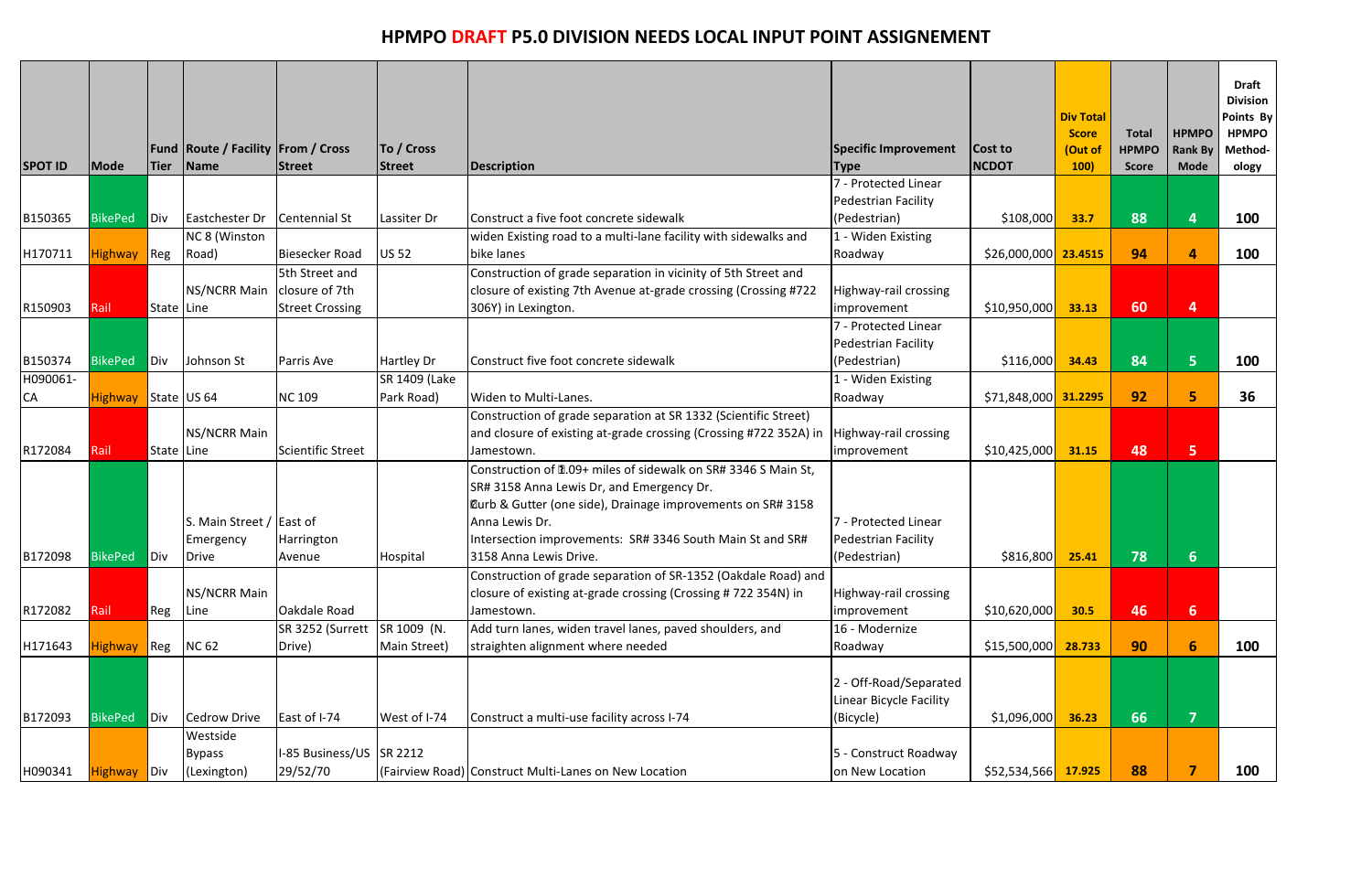| <b>SPOT ID</b>    | Mode           | <b>Tier</b> | <b>Fund Route / Facility From / Cross</b><br><b>Name</b> | Street                                          | To / Cross<br><b>Street</b>            | Description                                                                                                                                                                           | <b>Specific Improvement</b><br><b>Type</b>                                 | Cost to<br><b>NCDOT</b>     | <b>Div Total</b><br><b>Score</b><br>(Out of<br><b>100)</b> | <b>Total</b><br><b>HPMPO</b><br><b>Score</b> | <b>HPMPO</b><br><b>Rank By</b><br><b>Mode</b> | <b>Draft</b><br><b>Division</b><br>Points By<br><b>HPMPO</b><br>Method-<br>ology |
|-------------------|----------------|-------------|----------------------------------------------------------|-------------------------------------------------|----------------------------------------|---------------------------------------------------------------------------------------------------------------------------------------------------------------------------------------|----------------------------------------------------------------------------|-----------------------------|------------------------------------------------------------|----------------------------------------------|-----------------------------------------------|----------------------------------------------------------------------------------|
| R172085           | Rail           | State Line  | NS/NCRR Main                                             | <b>Hoskins Street</b>                           |                                        | Construction of grade separation of Hoskins Street and closure of Highway-rail crossing<br>existing at-grade crossing (Crossing #722 351T) in High Point.                             | improvement                                                                | \$21,000,000                | 31.74                                                      | 40                                           | $\overline{\mathbf{z}}$                       |                                                                                  |
| B172234           | <b>BikePed</b> | Div         | <b>High Point</b><br>Railroad<br>Esplanade               | <b>Lindsay Street</b>                           | Centennnial<br>Avenue                  | Construct greenway that would connect the existing High Point<br>Greenway to the southwest of downtown and take advantage of<br>downtown views of the railroad and other attractions. | 2 - Off-Road/Separated<br>Linear Bicycle Facility<br>(Bicycle)             | \$7,040,000                 | 35.28                                                      | 54                                           | 8                                             |                                                                                  |
| H090061-B Highway |                |             | State US 64                                              | East of I-85<br><b>Business in</b><br>Lexington | <b>NC 109</b>                          | Widen to Multi-Lanes.                                                                                                                                                                 | 1 - Widen Existing<br>Roadway                                              | $$77,199,500$ 31.3475       |                                                            | 86                                           | 8                                             | 100                                                                              |
| R172087           | Rail           | State Line  | NS/NCRR Main                                             | Pendelton Street                                |                                        | Construction of grade separation of Pendleton Street and closure Highway-rail crossing<br>of existing at-grade crossing (Crossing #736 238R) in High Point.                           | improvement                                                                | \$14,730,000                | 28.33                                                      | 38                                           | 8                                             |                                                                                  |
| B172266           | <b>BikePed</b> | Div         | <b>Elm Street</b>                                        |                                                 |                                        | Widen the existing sidewalks on the Elm Street bridge that<br>W Broad Avenue   W High Avenue crosses the NS railroad                                                                  | 9 - Improved Pedestrian<br>Facility (Pedestrian)                           | \$80,000                    | 31.26                                                      | 50                                           | 9 <sup>°</sup>                                |                                                                                  |
| H170761           | Highway Div    |             | SR 1546 (Penny<br>Road)                                  | <b>Samet Drive</b>                              | Old<br>Greensboro<br>Road (SR1486)     | Widen the existing facility from 2 lanes undivided to multi-lanes Roadway                                                                                                             | 1 - Widen Existing                                                         | \$39,300,000 <b>20.7725</b> |                                                            | 84                                           | 9                                             | <b>100</b>                                                                       |
| H090406           | <b>Highway</b> | Div         | SR 1595<br>(Surrett Drive),<br>SR 1216                   | Eden Terrace                                    | <b>Market Center</b><br>Drive          | Eden Terrace to Market Center Drive. Widen to Multi-Lanes.                                                                                                                            | 1 - Widen Existing<br>Roadway                                              | $$22,700,000$ 17.5205       |                                                            | 82                                           | <b>10</b>                                     | <b>100</b>                                                                       |
| H090431-A Highway |                | Div         | <b>SR 1003 (Skeet</b><br>Club Road), SR<br>1820          | <b>US311</b>                                    | East of SR 1818<br>(Johnson<br>Street) | <b>Widen to Multi-Lanes</b>                                                                                                                                                           | 1 - Widen Existing<br>Roadway                                              | $$26,100,000$ 11.7125       |                                                            | 80                                           | 12                                            | 18                                                                               |
| H090528-C Highway |                | Reg         | Julian Avenue<br>Extension                               | <b>SR 2123 (Main</b><br>Street)                 | I-85<br>Business/US<br>29/US 70        | Widen to Multi-Lanes, Part on New Location                                                                                                                                            | 6 - Widen Existing<br><b>Roadway and Construct</b><br>Part on New Location | \$28,194,000                | 17.439                                                     | 78                                           | <b>13</b>                                     |                                                                                  |
| H150360           | <b>Highway</b> | Div         | SR 1486 (East<br>Lexington<br>Avenue)                    | $I-74$                                          | <b>Main Street</b>                     | Widen E. Lexington Ave. From I-74 to Main Street.                                                                                                                                     | 1 - Widen Existing<br>Roadway                                              | \$55,100,000 17.2205        |                                                            | 76                                           | <b>14</b>                                     |                                                                                  |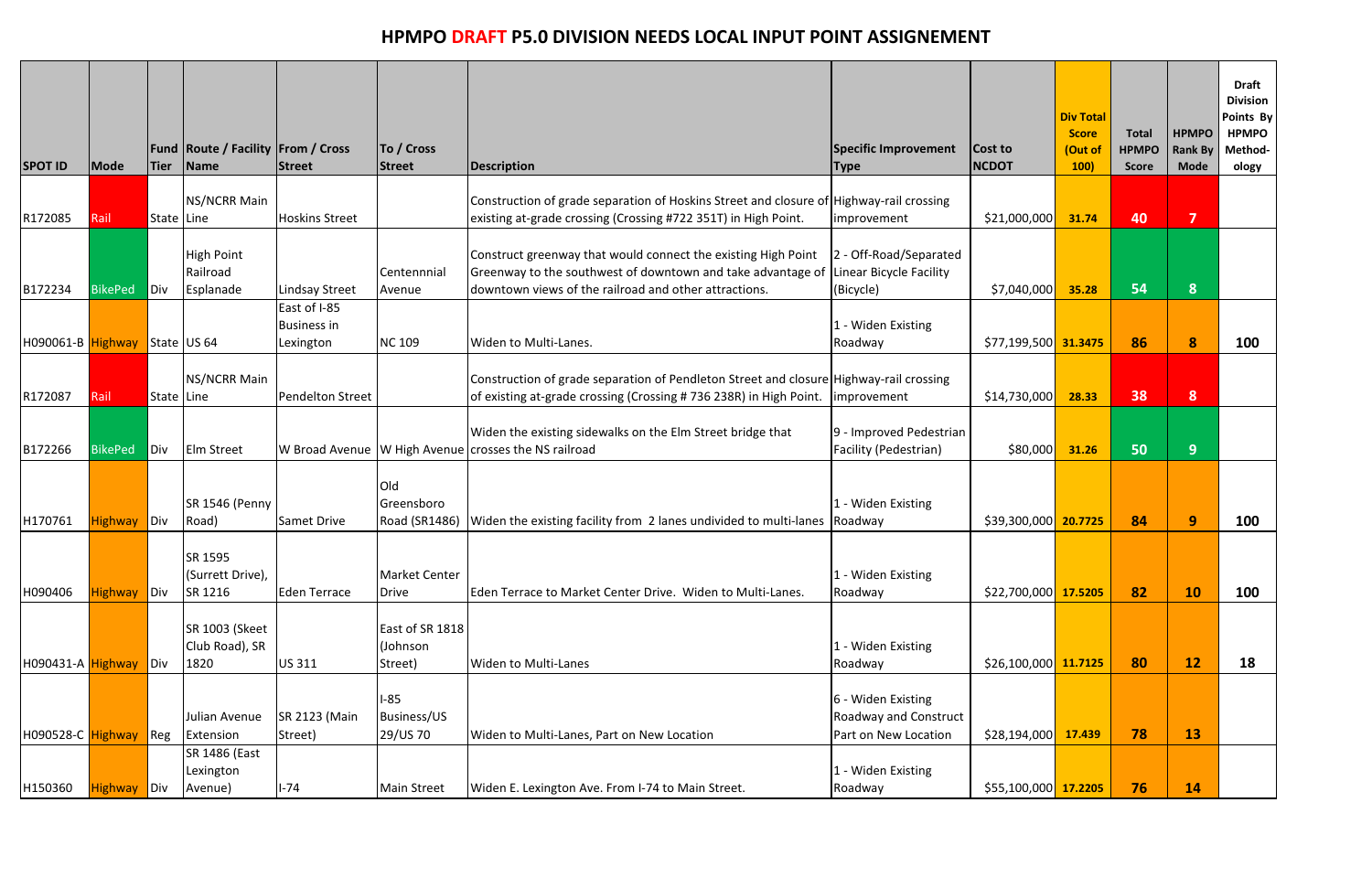| <b>SPOT ID</b>    | Mode                     | <b>Tier</b>        | <b>Fund Route / Facility From / Cross</b><br>Name | <b>Street</b>                                   | To / Cross<br><b>Street</b>                   | Description                                                                                                                          | <b>Specific Improvement</b><br><b>Type</b>                                                                | Cost to<br><b>NCDOT</b>      | <b>Div Total</b><br><b>Score</b><br>(Out of<br>100) | <b>Total</b><br><b>HPMPO</b><br><b>Score</b> | <b>HPMPO</b><br><b>Rank By</b><br><b>Mode</b> | <b>Draft</b><br><b>Division</b><br>Points By<br><b>HPMPO</b><br>Method-<br>ology |
|-------------------|--------------------------|--------------------|---------------------------------------------------|-------------------------------------------------|-----------------------------------------------|--------------------------------------------------------------------------------------------------------------------------------------|-----------------------------------------------------------------------------------------------------------|------------------------------|-----------------------------------------------------|----------------------------------------------|-----------------------------------------------|----------------------------------------------------------------------------------|
|                   |                          |                    | SR 1541                                           |                                                 |                                               |                                                                                                                                      |                                                                                                           |                              |                                                     |                                              |                                               |                                                                                  |
| H170717           |                          |                    | (Wendover                                         | <b>NC 68</b>                                    | Guilford                                      | Widen existing Wendover Avenue with an additional lane in each  4 - Upgrade Arterial to<br>direction and sidewalks on both sides.    |                                                                                                           |                              |                                                     | 74                                           |                                               |                                                                                  |
|                   | <b>Highway</b>           | Div                | Avenue)                                           |                                                 | College Road                                  |                                                                                                                                      | Superstreet                                                                                               | \$27,300,000                 | 42.187                                              |                                              | <b>15</b>                                     |                                                                                  |
| H150302           | <b>Highway</b>           | Div                | SR 1755 (West<br>Lexington<br>Avenue)             |                                                 | The High Point<br>City Limits just<br>east of | Widen the existing road way to a three lane facility with bike<br>Kensington Drive Pinewood Lane Ilanes and sidewalks on both sides. | 1 - Widen Existing<br>Roadway                                                                             | \$11,700,000                 | 18.68                                               | 72                                           | <b>16</b>                                     |                                                                                  |
|                   |                          |                    |                                                   |                                                 |                                               |                                                                                                                                      |                                                                                                           |                              |                                                     |                                              |                                               |                                                                                  |
| H090407           | <b>Highway</b>           | Re                 | <b>NC 610 (East</b><br>Fairfield Road)            | South Main<br><b>Street</b>                     | NC 62 (Liberty<br>Street)                     | Widen to Multi-Lanes.                                                                                                                | 1 - Widen Existing<br>Roadway                                                                             | \$31,700,000                 | 15.065                                              | 70                                           | <b>17</b>                                     |                                                                                  |
| H090610           | Highway Div              |                    | SR 1113 (Kivett<br>Drive)                         | $1-85$                                          | $-85$<br><b>Business/US</b><br>29/US 70       | Widen Kivett Drive Between I-85 Business and I-85                                                                                    | 1 - Widen Existing<br>Roadway                                                                             | $$35,100,000$ 16.4915        |                                                     | 68                                           | <b>18</b>                                     |                                                                                  |
| H090607-A Highway |                          | $\blacksquare$ Reg | <b>NC 62</b>                                      | <b>Rockford Drive</b><br>west of Archdale Drive | <b>East Fairfield</b>                         | Widen NC 62 to a Multi-Lane Divided Facility with Sidewalks on<br>Both Sides.                                                        | 1 - Widen Existing<br>Roadway                                                                             | \$41,600,000                 | 10.028                                              | 66                                           | <b>19</b>                                     |                                                                                  |
| H170721           | Highway Div              |                    | I-85 Business,<br><b>US 29</b>                    | MLK Drive, Jacob<br><b>Street</b>               |                                               | Construct an interchange at the existing grade separation of Bus<br>85 and MLK/Jacob Street                                          | 9 - Convert Grade<br>Separation to<br>Interchange                                                         | \$7,000,000                  | 9.413                                               | 64                                           | 20                                            |                                                                                  |
| H090604           | <b>Highway</b>           | Div                | <b>High Point</b><br>Airport<br>Connector         | NC 66 /N Main<br>St./High Point<br>Road         | Johnson Street<br>/ Sandy Ridge<br>Road       | Construct Multi-Lane Facility, part on new location (FS-0707B)                                                                       | 6 - Widen Existing<br>Roadway and Construct<br>Part on New Location                                       | \$84,500,000                 | 8.9585                                              | 62                                           | 21                                            |                                                                                  |
| H090605-B         | <b>FUNDED</b><br>Highway | State I-40         |                                                   | <b>Macy Grove Road</b>                          |                                               | Convert Macy Grove Road Grade Separation to Interchange to<br>Relieve I-40/NC 66 interchange                                         | 20 - Convert Grade<br>Separation to<br>Interchange to Relieve<br><b>Existing Congested</b><br>Interchange | \$13,300,000                 | 29.0405                                             | 58                                           | 22                                            |                                                                                  |
| H090241-B Highway |                          | Reg                | <b>US 64</b>                                      | <b>NC 801</b>                                   | <b>US 52 in</b><br>Lexington                  | US 601 South of Mocksville to US 52 in Lexington. Widen to<br>Multi-Lanes and Upgrade interchange at US 52.                          | 1 - Widen Existing<br>Roadway                                                                             | \$106,881,000 <mark> </mark> | 32.264                                              | 56                                           | 23                                            |                                                                                  |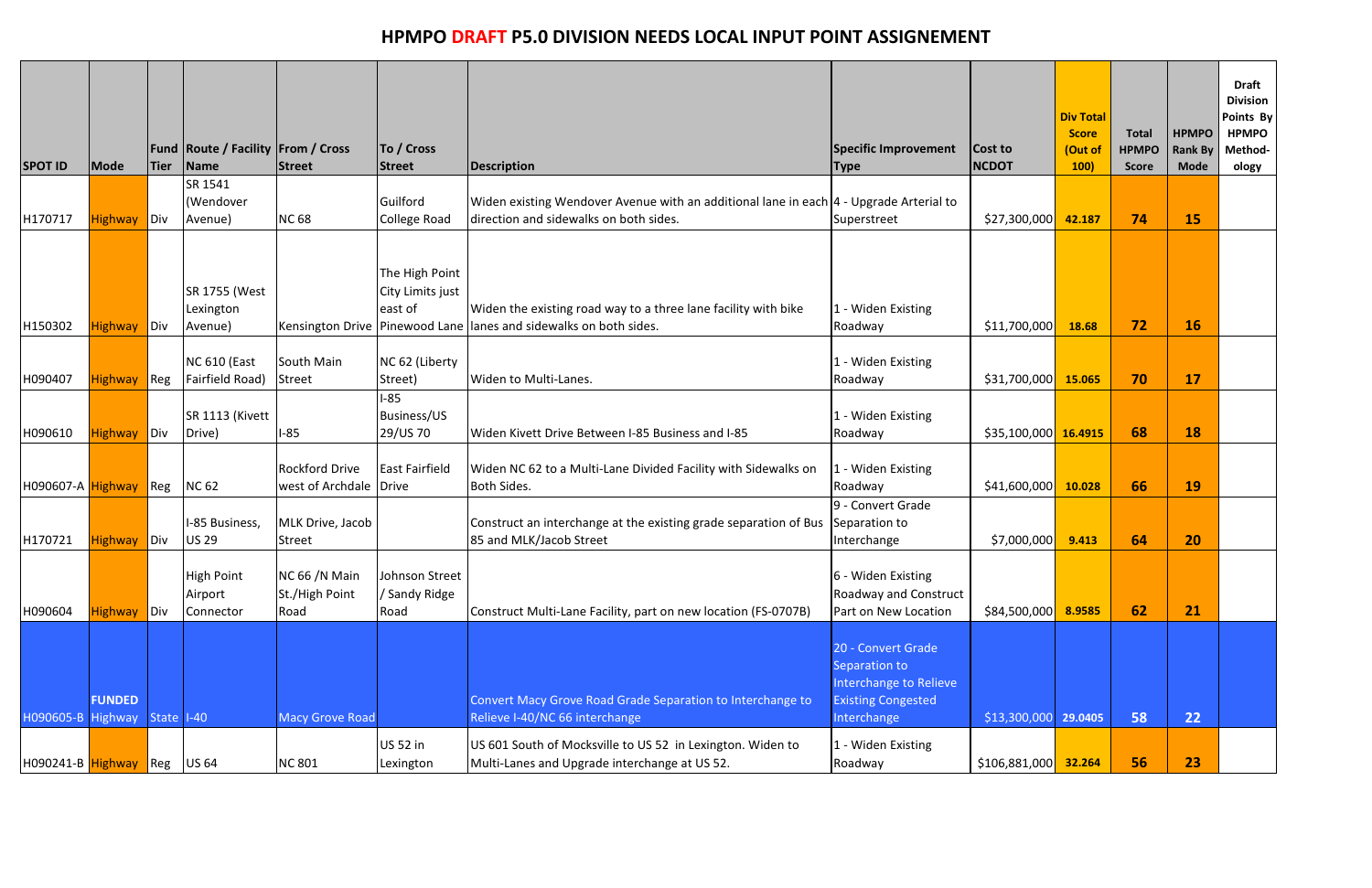| <b>SPOT ID</b>    | Mode               | <b>Tier</b>        | <b>Fund Route / Facility From / Cross</b><br>Name              | <b>Street</b>                                         | To / Cross<br><b>Street</b>          | <b>Description</b>                                                                                  | Specific Improvement<br><b>Type</b>                                        | Cost to<br><b>NCDOT</b> | <b>Div Total</b><br><b>Score</b><br>(Out of<br><b>100)</b> | <b>Total</b><br><b>HPMPO</b><br><b>Score</b> | <b>HPMPO</b><br><b>Rank By</b><br><b>Mode</b> | <b>Draft</b><br><b>Division</b><br>Points By<br><b>HPMPO</b><br>Method-<br>ology |
|-------------------|--------------------|--------------------|----------------------------------------------------------------|-------------------------------------------------------|--------------------------------------|-----------------------------------------------------------------------------------------------------|----------------------------------------------------------------------------|-------------------------|------------------------------------------------------------|----------------------------------------------|-----------------------------------------------|----------------------------------------------------------------------------------|
|                   |                    |                    |                                                                |                                                       | SR 1756 (Old                         |                                                                                                     |                                                                            |                         |                                                            |                                              |                                               |                                                                                  |
| H170706           | <b>Highway</b>     | Reg                | <b>NC 109</b>                                                  | l-40                                                  | Greensboro<br>$Rd.$ )                | Widen Road to 3 lanes                                                                               | 1 - Widen Existing<br>Roadway                                              | $$77,200,000$ 30.1215   |                                                            | 54                                           | 24                                            |                                                                                  |
|                   |                    |                    |                                                                |                                                       |                                      |                                                                                                     |                                                                            |                         |                                                            |                                              |                                               |                                                                                  |
|                   |                    |                    | NC 8 (Cotton                                                   | SR 2412                                               | SR 1115                              |                                                                                                     | 16 - Modernize                                                             |                         |                                                            |                                              |                                               |                                                                                  |
| H170695           | Highway Reg        |                    | Grove Road)                                                    | (Rothrock Road)                                       | (Wrenn Road)                         | Modernize Roadway                                                                                   | Roadway                                                                    | \$22,900,000            | 27.985                                                     | 52                                           | 25                                            |                                                                                  |
| H090970-A Highway |                    | Reg                | <b>NC 150</b>                                                  | SR 1493 (Frye<br>Bridge /<br>Welcome Arcadia<br>Road) | <b>US 64</b>                         | Widen to Multi-Lanes.                                                                               | 1 - Widen Existing<br>Roadway                                              | \$123,593,000 26.5455   |                                                            | 50                                           | 26                                            |                                                                                  |
| H090528-B Highway |                    | $Re$ g             | <b>NC 109</b>                                                  | NC 62 (Cloninger SR 2123 (Main<br>Drive)              | Street)                              | Widen to Multi-Lanes, Part on New Location                                                          | 6 - Widen Existing<br><b>Roadway and Construct</b><br>Part on New Location | \$27,380,000            | 17.439                                                     | 50                                           | 27                                            |                                                                                  |
| H111157           | <b>Highway</b>     | $Re$ g             | I-85 Business,<br>US 29, US 70                                 | US 64, SR 3346<br>(N. Main Street)                    |                                      | Re-Construct interchange at intersection of I-85 Business/US<br>29/70 & US 64 East of Lexington     | 8 - Improve Interchange                                                    | \$35,100,000            | 17.812                                                     | 50                                           | 28                                            |                                                                                  |
| H170740           | <b>Highway</b>     | $\blacksquare$ Reg | <b>NC 109</b>                                                  | Old Greensboro<br>Road                                | l-40                                 | Widen existing NC 109 to a multi-lane median divided facility                                       | 1 - Widen Existing<br>Roadway                                              | \$125,700,000           | 15.955                                                     | 50                                           | 29                                            |                                                                                  |
|                   |                    |                    | NC 8 (Cotton                                                   |                                                       |                                      |                                                                                                     | 16 - Modernize                                                             |                         |                                                            |                                              |                                               |                                                                                  |
| H172134           | <b>Highway</b>     | $Re$ g             | Grove Road)                                                    | <b>Rothrock Road</b>                                  | Hunt Road                            | Modernize Roadway                                                                                   | Roadway                                                                    | $$44,600,000$ 15.8535   |                                                            | 50                                           | 30                                            |                                                                                  |
|                   |                    |                    | Triangle Lake                                                  | <b>Hickory Chapel</b>                                 |                                      | Widen existing Triangle Lake Rd. to three lane curb and gutter                                      | $\sqrt{1}$ - Widen Existing                                                |                         |                                                            |                                              |                                               |                                                                                  |
| H150361           | <b>Highway</b> Div |                    | Road                                                           | Road                                                  |                                      | Central Avenue facility with sidewalk on both sides.                                                | Roadway                                                                    | $$13,300,000$ 24.0905   |                                                            | 50                                           | 31                                            |                                                                                  |
| H090528-A Highway |                    | Div                | <b>NC 109</b>                                                  | SR 2067<br>(Lambeth Road)                             | <b>NC 62</b><br>(Cloninger<br>Drive) | Widen to Multi-Lanes, Part on New Location                                                          | 6 - Widen Existing<br><b>Roadway and Construct</b><br>Part on New Location | \$43,796,600            | 17.439                                                     | 50                                           | 32                                            |                                                                                  |
| H090469           | Highway Div        |                    | SR 2165 (Turner<br>Street, Liberty<br>Street), SR 2055 Street) | NC 62 (Cloniger                                       | SR 2123<br>(National<br>Highway)     | NC 62 (Cloniger Street) to SR 2123 (National Highway). Widen to  1 - Widen Existing<br>Multi-Lanes. | Roadway                                                                    | $$41,322,000$ 16.2465   |                                                            | 50                                           | 33                                            |                                                                                  |
| H090609           | Highway Div        |                    | Piedmont<br>Parkway<br>Extension                               | <b>NC 68</b>                                          | Ridge Road)                          | SR 1850 (Sandy Construct Multi-Lane facility with sidewalks and bike lanes, part<br>on new location | 6 - Widen Existing<br><b>Roadway and Construct</b><br>Part on New Location | \$49,900,000            | 15.398                                                     | 50                                           | 34                                            |                                                                                  |